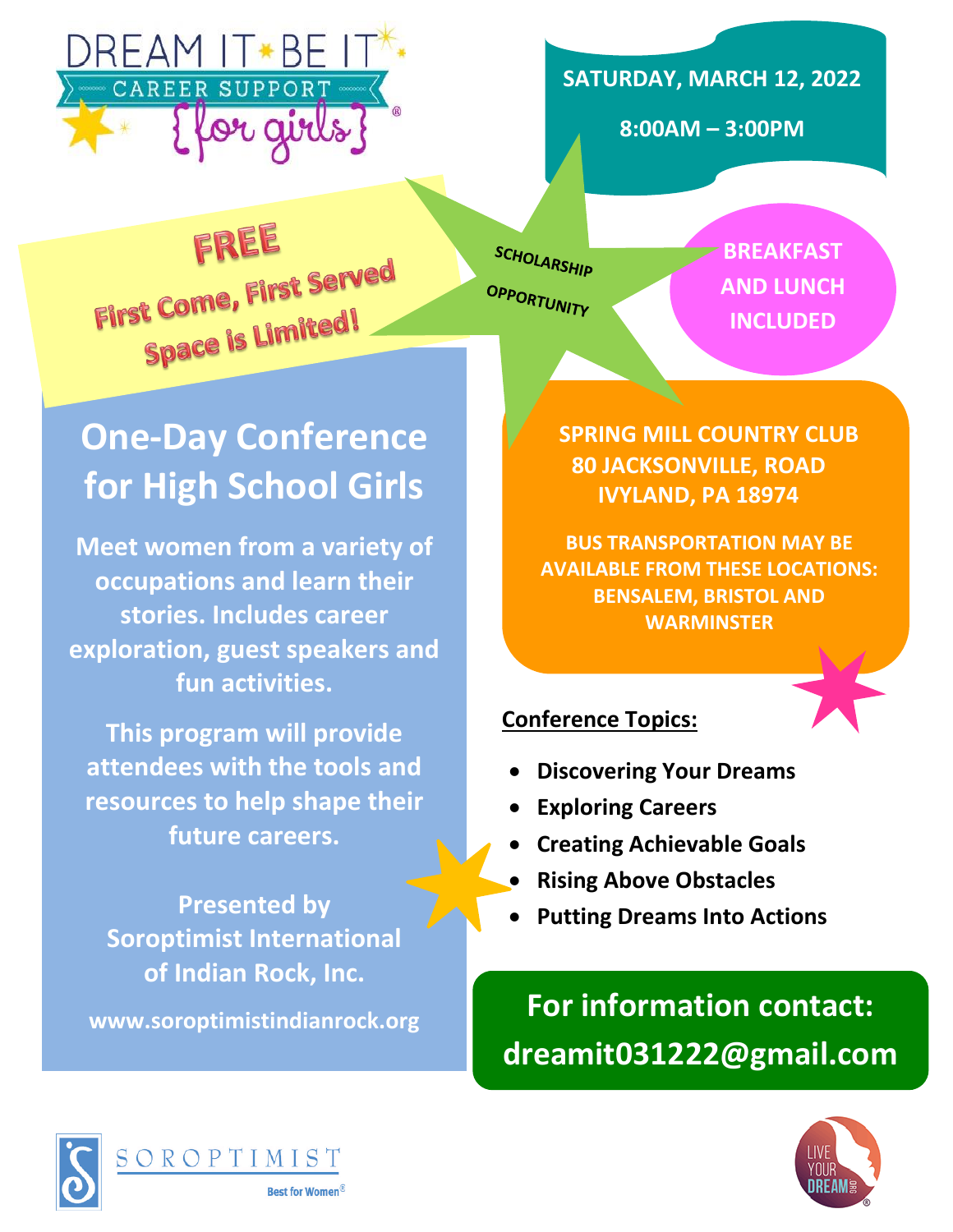



Newtown, PA 18940

Dear Parent/Guardian,

We're excited your daughter is considering participating in *Dream it, Be It: Career Support for Girls*! Here are some things you should know:

The conference will take place on **Saturday, March 12, 2022 from 8:00am-3:00pm at Spring Mill Country Club, 80 Jacksonville Road, Ivyland, PA**. The sessions are hosted by Soroptimist International of Indian Rock,  $Inc$ 

Dream It, Be It is a program of Soroptimist International of the Americas/LiveYourDream.org. Soroptimist/LiveYourDream.org is a global women's organization whose members volunteer to improve the lives of women and girls through programs leading to social and economic empowerment. Approximately 33,000 Soroptimists in 20 countries and territories support community–based and global projects benefiting women and girls. The organization is particularly concerned with providing women and girls with access to education.

Designed specifically for girls in secondary school, *Dream It, Be It* provides participants with career support and guidance. Through education and access to role models, the program aims to empower girls (just like your daughter!) to pursue career goals and reach their full potential. In our one full-day event, your daughter will learn about career opportunities, setting and achieving goals, overcoming obstacles to success, and moving forward after setbacks. Your daughter will have the opportunity to work closely with volunteers who are professional and respected women in your community who work together on projects that benefit women and girls. Volunteers will collaborate with other community members to lead girls through activities that will help them develop skills relevant to whatever career they choose to pursue.

We know that your daughter probably has a lot of responsibilities at school and at home. We believe Dream It, Be It is a worthwhile investment in her future success. Our volunteers will also make every effort to keep your daughter safe. Our volunteers must meet any legal requirements for working with children in our state or country and are prepared to give your daughter the best and safest experience possible.

Finally, all senior girls who attend the conference (or who have attended in the past) are eligible to apply for a special Dream It Be It scholarship. Last year our club awarded over \$10,000 in new and continuing education scholarships.

We hope you'll consider giving your daughter permission to take part in *Dream It, Be It*. Please sign the attached forms and send to: Kathy Waddington, Soroptimist International of Indian Rock, P.O. Box 1061, Newtown, PA 18940 or via email: [dreamit031222@gmail.com.](mailto:dreamit031222@gmail.com)

If you have any questions or concerns, please contact **Kathy @ 215-932-4301.**

Eileen Conover Angela Moffa Kathy Waddington Dream It, Be It Co-Chairs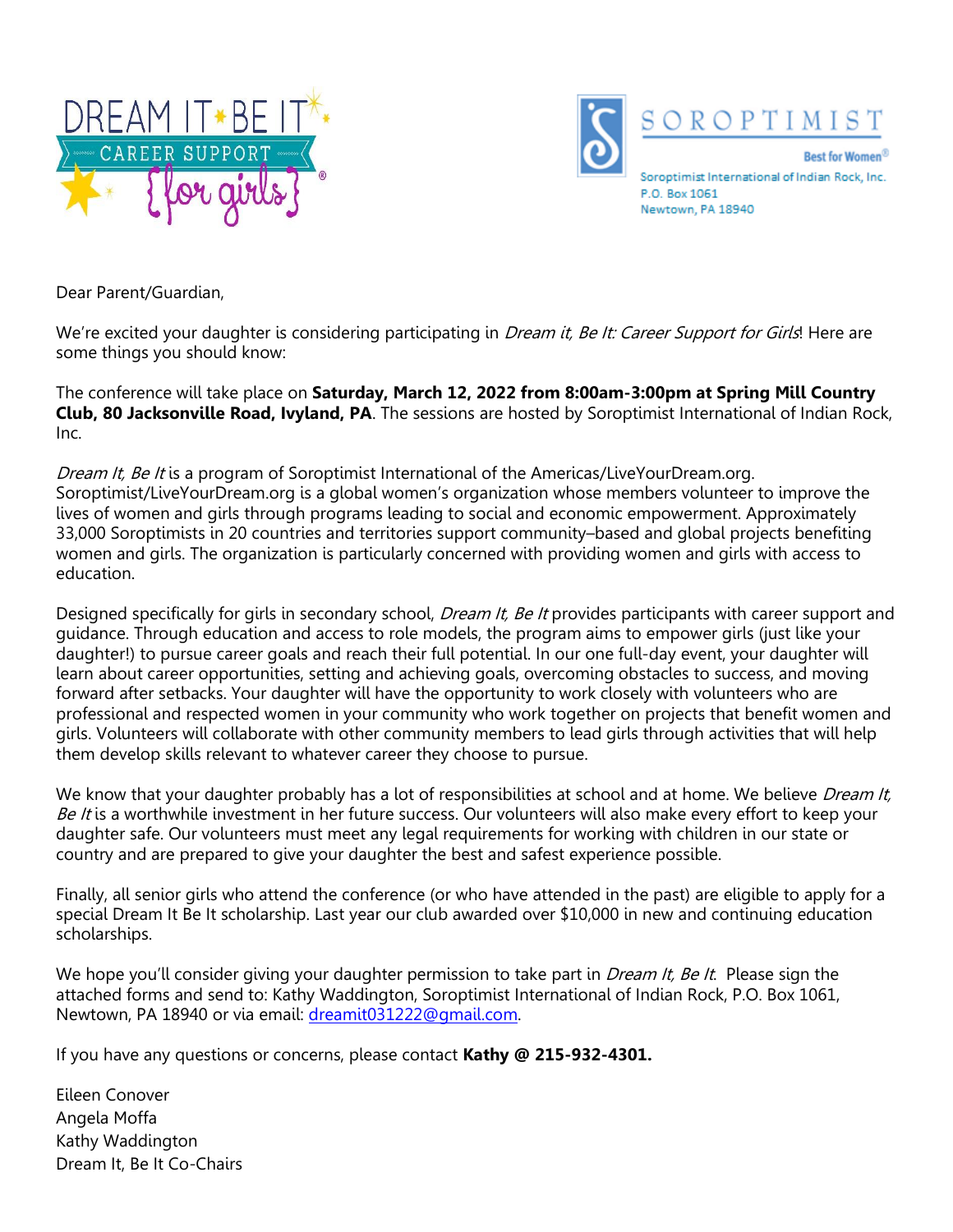

### REGISTRATION FORM

#### **DREAM IT, BE IT CAREER CONFERENCE**

#### **Hosted by Soroptimist International of Indian Rock**

**Saturday, March 12, 2022 – 8:00am – 3:00pm**

#### **Spring Mill Country Club, 80 Jacksonville Road, Ivyland, PA 18974**

Questions, contact: Kathy Waddington 215-932-4301

#### **REGISTER NOW – SPACE IS LIMITED!**

**RETURN FORMS TO: [dreamit031222@gmail.com](mailto:dreamit031222@gmail.com) OR mail to: Kathy Waddington, SI/Indian Rock, P.O. BOX 1061, Newtown, PA 18940**

| <b>Participant Name</b>                                 |                                                                                   |                                                                                                                                                                                                                                                  |
|---------------------------------------------------------|-----------------------------------------------------------------------------------|--------------------------------------------------------------------------------------------------------------------------------------------------------------------------------------------------------------------------------------------------|
| <b>School Name and Grade</b>                            |                                                                                   |                                                                                                                                                                                                                                                  |
| Address, City, State, Zip                               |                                                                                   |                                                                                                                                                                                                                                                  |
| Telephone                                               | Home:                                                                             | Cell:                                                                                                                                                                                                                                            |
| Birthdate (MM/DD/YR)                                    |                                                                                   |                                                                                                                                                                                                                                                  |
| <b>Email Address</b>                                    |                                                                                   |                                                                                                                                                                                                                                                  |
| <b>Emergency Contact Name</b>                           |                                                                                   |                                                                                                                                                                                                                                                  |
| <b>Emergency Contact Phone</b>                          |                                                                                   |                                                                                                                                                                                                                                                  |
| Food Restrictions (due to<br>allergies, religion, etc.) |                                                                                   |                                                                                                                                                                                                                                                  |
| What career(s) are you<br>interested in learning about? |                                                                                   |                                                                                                                                                                                                                                                  |
| Check boxes and sign below:                             |                                                                                   |                                                                                                                                                                                                                                                  |
| Student/Charter Bus Rental.                             |                                                                                   | Yes! Bus Transportation Requested (NOTE: Parental Consent required if under 18; pickup/drop-off locations will be noted<br>in registration confirmation) I/we consent to utilize the complimentary bus transportation provided by First          |
| Participant Signature                                   |                                                                                   | Parent/Guardian Signature (if participant is under 18)                                                                                                                                                                                           |
|                                                         | be used for any other purpose and will not be shared with any other organization. | I/we consent to Soroptimist International of Indian Rock contacting me after the conference to provide further support<br>and information about the Dream It, Be It program and Scholarship Award opportunities. My contact information will not |
| Participant Signature                                   |                                                                                   | Parent/Guardian Signature (if participant is under 18)                                                                                                                                                                                           |
|                                                         |                                                                                   | I/we consent to give Soroptimist International of Indian Rock permission to use the my name, photo, likeness and/or voice                                                                                                                        |
|                                                         |                                                                                   | for publicity purposes in print media, social media, photographs, website, audiovisual, fundraising appeals, ads, etc.                                                                                                                           |

Soroptimist International of Indian Rock shall retain all rights to said materials.